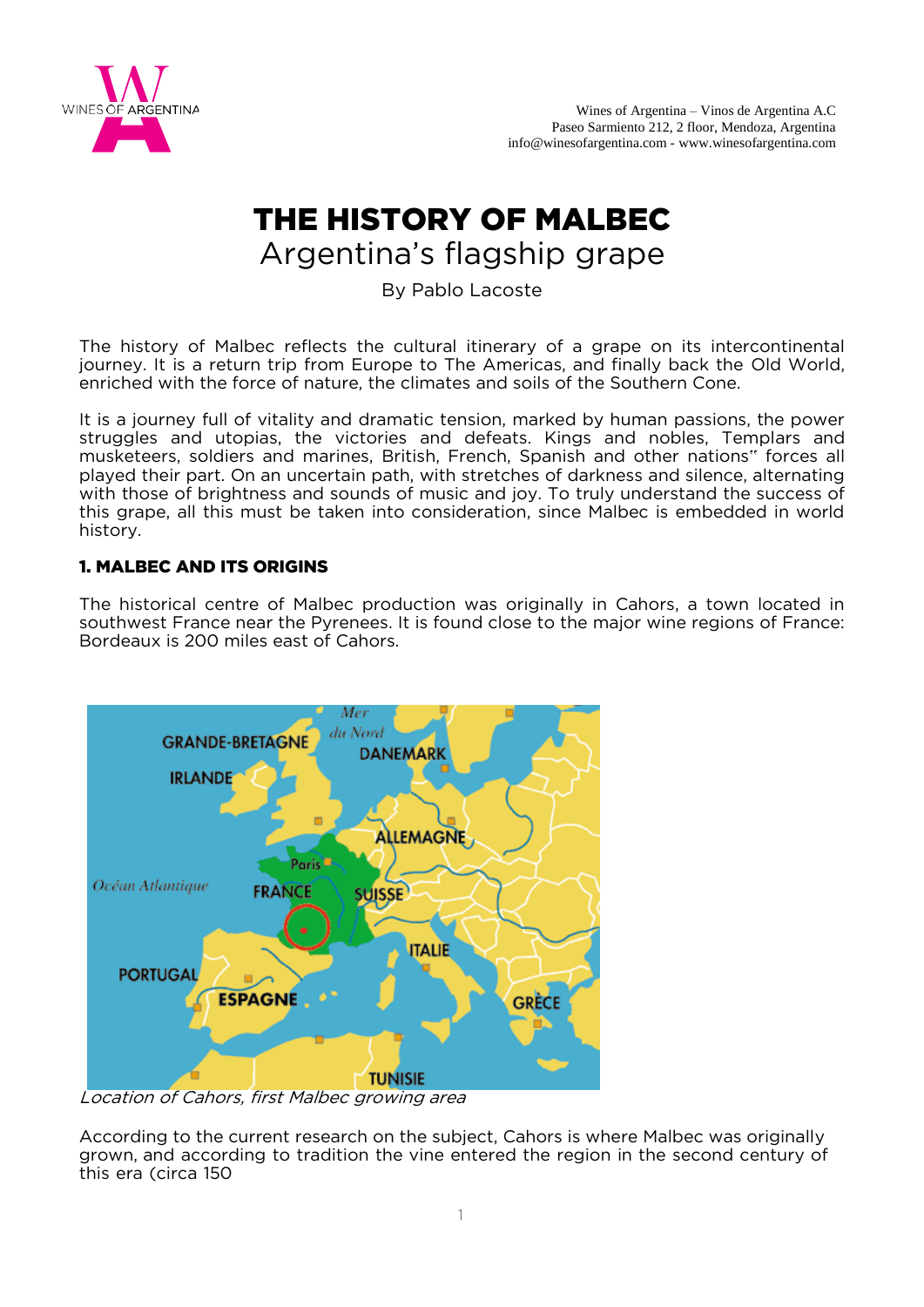

AD), from Italy, introduced by the Romans. Although, we also have to consider that it may have come from other parts of Europe, what is clear is that this variety was cultivated in Cahors, and that it acquired considerable prestige and was recognised by writers and kings.

During the Roman Empire, the wine of Cahors, was appreciated by the elite. This is reflected in the works of classical authors, especially Horace and Virgil. After the fall of the Roman Empire, which, in turn, caused the collapse of political power and institutions; the wine of Cahors maintained its prestige. During the High Middle Ages, it was recognised by the Bishop of Verdun. Subsequently, a prominent woman from the region, Eleanor of Aquitaine, contributed to the expansion of the wines of Cahors, especially in the UK market.

Eleanor of Aquitaine (1122-1204) was one of the most prominent European women in the High Middle Ages. She had considerable power as the Duchess of Aquitaine, and her control extended from the Loire to the Pyrenees. Liberal and intense, she was a wife, a mother and a grandmother of kings. She shared her love with the king of France and the first King of England after that. Her first marriage was to King Louis VII of France, after their separation she became engaged to King Henry II of England; but her second marriage was as stormy as the first, and she was imprisoned by her husband, although was later released.

An energetic mother, she had several children, including the legendary Richard the Lionheart, King of England. One of the granddaughters of Eleanor was Blanche, daughter of the king of Spain, wife of the king of France, several times in charge of the regency of that State; known as la Reine Blanche. Eleanor crossed Europe to participate in the Crusades; later, when she was 80, she crossed the Pyrenees to find her granddaughter and accompany her to her marriage to the king of France.

Eleanor of Aquitaine was a symbol of the woman who makes her own decisions and lives life to the full. A fascinating character, she caught the attention of the chroniclers of her time, both lay and ecclesiastical. Her life was rescued by literature and history, especially in the recurrently published work of French historian Régine Pernoud, *Eleanor of Aquitaine* (1969); it was also a film, *The Lion in Winter* (1968), with masterful performances from Peter O'Toole and Katherine Hepburn.

The life of Eleanor of Aquitaine intersects with the history of Malbec at a key point: her marriage to Henry Plantagenet (1152) established a close link between the duchy and the British Isles. Initially, the wedding was a dynastic and political agreement; but on this institutional base, other conditions were generated to also establish economic and trade connections.

This oiled the mechanisms of exchange of goods and services between the two regions, and within this context came the arrival of the wine from Cahors to the English markets. This was the beginning of the process of building a culture of appreciation of Malbec among British consumers. Unwin explains the phenomenon as follows:

England provided the bulk of the demand for wine entering international trade during the medieval period, with much of the English demand being met by the wines of western France. The establishment of formal English links with Gascony dates from Eleanor of Aquitaine's divorce from Louis VII of France, and her marriage in 1152 to Henry, Duke of Normandy and Count of Anjou, Maine and Touraine, who in 1154 became King of England. As part of her dowry, Eleanor brought with her the Duchy of Aquitaine, which included Poitou, Guyenne and Gascony, and rather than buying wines from the annual fair at Rouen as had been the previous practice, the English thereafter turned to the ports of Nantes, La Rochelle and Bordeaux for their wine. It is also from this period that wine production in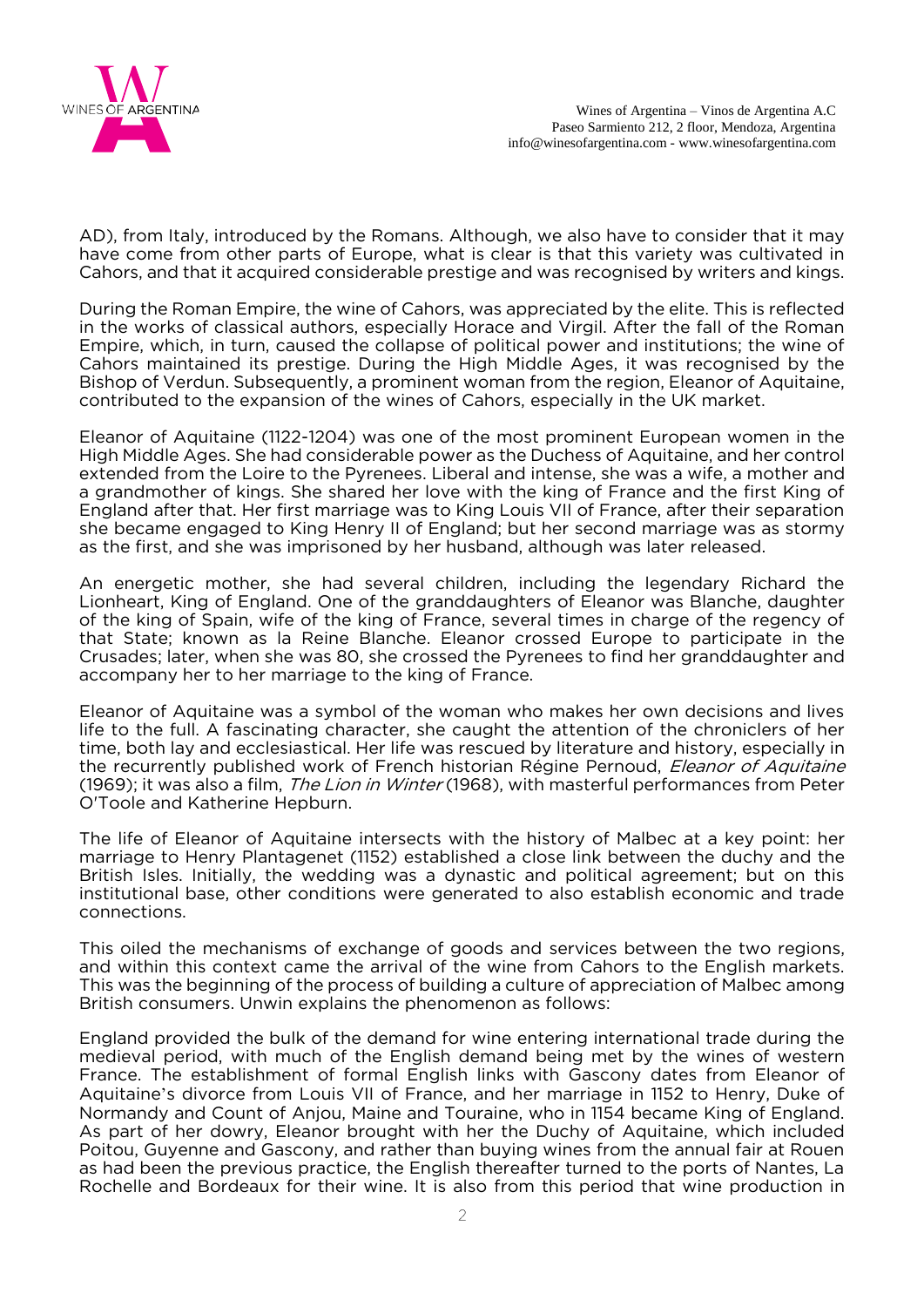

England declined, and it seems that the more regular, reliable and easier production of wine in south-west France gradually made it increasingly uneconomic for English wine producers to compete (Unwin, 2001: 249). For three centuries, the English "harvested the grapes of Aquitaine" (Soyez, 1978).

The English not only bought wines from this region, but there was a significant flow of capital and investment to southwestern French viticulture, which contributed to the weakening and ultimate demise of the English viticulture business.(Unwin, 2001: 222).

The English began to regularly import Cahors wine from the thirteenth century. This process culminated in the following century: the period 1308-1309 was a record year for the Cahors wine trade, with 850,000 hectolitres being imported. The peak period continued with the coming to power of King Henry III (1312), which started the expression "dark wine of Cahors". However, expectations of prosperity were dashed by the outbreak of the Hundred Years War (1337): thereafter, the region was ravaged by opposing armies, mercenaries and armed gangs. This resulted in a sharp decline in the production and marketing of these wines.

The fifteenth century saw the reconstruction of the vineyards and trade routes. The prosperity of France in this period led to a marked improvement in transport infrastructure. There were improvements in the navigability of the rivers, as well as in ports.

In 1531 the ingress of the wine of Cahors is celebrated in the court of the king of France: the promotion of Cahors born poet, Clément Marot (1495-1544) helped to capture the attention of Francis I; as a result, the monarch ordered a vineyard be planted with Cahors wine (probably Malbec) in the castle and palace of Fontainebleau.

The power of the monarchy to drive fashion and prestige, remained close to the wines from Cahors for a long time. During the religious wars of the late sixteenth century, Henry of Navarre (later King Henry IV), conquered the city of Cahors, and made a positive assessment of their wines.

Maybe Henry IV's bond with the wine of Cahors influenced later political measures. Particularly in the freedom granted to La Rochelle, the port for wines from Cahors, by the Edict of Nantes. Through this measure, they sought to seize this enclave of religious wars, securing a stronghold of the Huguenots, guaranteed by the king as a pledge of peace to maintain peaceful coexistence within France. For many unorthodox Frenchmen, La Rochelle emerged as an area of freedom and tolerance within a kingdom still marked by tension and violence of the wars of religion.

### La Rochelle

One of the most mysterious aspects of this story is the relationship between Malbec and La Rochelle. As noted, this was the key point of connection between the wine of Cahors and the English market. It played a pivotal role in the process of trade, transport, market supply and the building of a culture of appreciation of this wine.

The port of La Rochelle kept its routes open and became a story of legend. It was the main port of the Templars in the Atlantic, home to its headquarters, and point of contact of the trade which they ran between northern Europe and the Mediterranean. Moreover, La Rochelle was, in its time, a symbol of freedom of thought and pluralism: many Frenchmen, persecuted for their ideas, found tolerance there during the relentless religious wars. Meanwhile, La Rochelle was a critical point in the power struggles between the Great Powers. The fleets and armies of France, Spain, England and other kingdoms faced each other there. The site of La Rochelle (1627), saw major military action during the reign of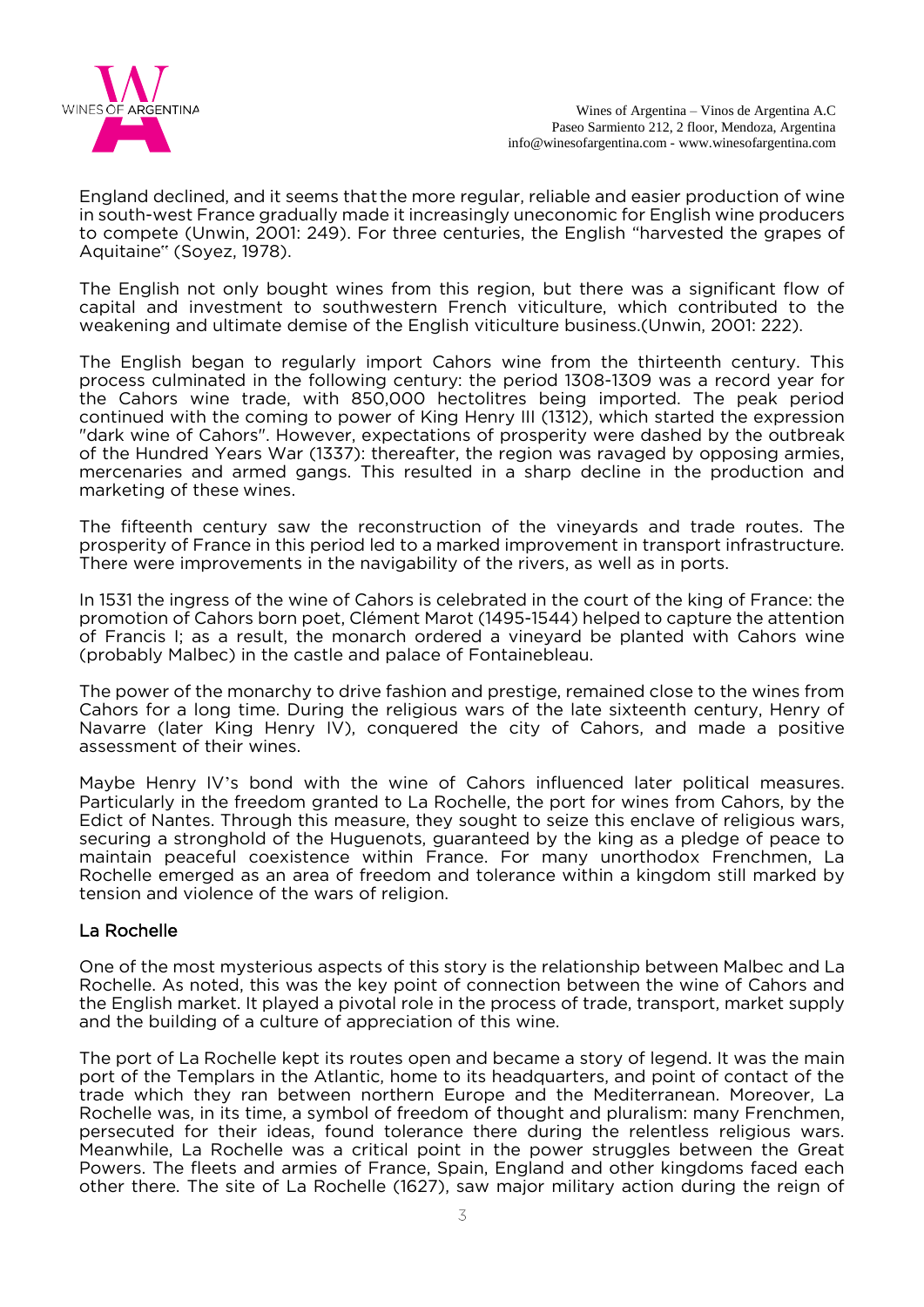

Louis XIII, and spent much time as a cultural landmark of French history. Alexander Dumas chose it as the setting for his action novels. There were the Three Musketeers, who lived for moments of strong dramatic tension. D'Artagnan was shot by a bullet through his hat that nearly cost him his life: the attempt to poison D'Artagnan with his wine of choice; the conspiracy of My Lady, the death of the Duke of Buckingham, and the recovery of the Queen's diamond studs. (Dumas, 1844).

In La Rochelle was the scene of the bastion of Saint-Gervais, the most notable tactical diversion of the Musketeers in a military scenario, a masterful blend of courage, skill, humour and boldness (Dumas, 1844: chapter 46). This was the episode that built the reputation of the Three Musketeers in the eyes of the French armed forces in general, and the other Musketeers (they would never enter into formal combat with such intensity to the site of Maastricht, where the death of D'Artagnan took place, just at the moment of receiving the palms of Marshal of France). Turning back to the facts of La Rochelle, the focal point of Malbec history, it is important to note that this was the episode that drove them thirty years later, when they had reached the age, to face a situation of confinement from which there was no possible escape. This they thought, would save their lives, in The Viscount of Bragelonne (1848-1850), the third volume of Dumas. In the movie The Man in the Iron Mask, the public saw the scene in which the old musketeers, dressed in their traditional uniforms, are facing a large group of young musketeers, receiving the order to open fire and kill them. Supported by their prestige, the four are released, running into bullets to certain death, only to reappear, alive amidst a cloud of smoke. As the fog of gunpowder dissipates, intact silhouettes of the musketeers appear, dressed in their traditional robes, "blue coat with silver braid, adorned on the sleeves, with the fleur-de-lis on all four sides and shoulders and a large silver cross on the back "(Praviel, 1933: 57).

This was one of the most beautiful scenes in cinema history. Thanks to the creativity of the filmmaker, who developed the scene based on what Dumas wrote, when he pointed out the emotion felt by the young Musketeers on command to kill the elders as they "were revered because they held the sword, as in ancient times so the names of Hercules, Theseus, Castor and Pollux" were revered (Dumas, 1848 to 1850: 1998). With this in mind, the director of the film managed to enhance the story, and thus carried the scene of the bastion of Saint-Gervais, during the siege of La Rochelle to the extreme.

Now the important thing for us to understand, is that that was the key to the history of the export of wines from Gascony to England, and the process of building a culture of appreciation for Malbec. The prominent role that Dumas granted La Rochelle as the scene of his most popular novel, serves to reflect the strategic importance of this enclave in the power struggles of modern European history. This role was derived, precisely, for the function of depicting to La Rochelle as a dynamic trading port linking southwest France with foreign markets, a process in which wine played an important role, including of course the wines of Cahors.

At this point a remarkable paradox between the two D'Artagnan occurs. Because while the literary D'Artagnan of Dumas unfolded his story in La Rochelle, his alter ego, the historical D'Artagnan had another perspective. The D'Artagnan of history studied by Praviel (1933), could not have participated in the siege of La Rochelle, because he would have been just four years old. But, given his status in Gascony, it is very likely he would have known and tasted the wine of Cahors, not only during his youth, but throughout his hectic life as a Musketeer on the accomplishment of the tasks that Louis XIV entrusted him with.

Amid the struggles of ideas and prestige, the inhabitants of La Rochelle remained constant in the task of shipping the wines of Cahors to keep the UK market stocked up. This is a less colourful story than the one of the Musketeers; but with a deep socio-cultural sense, because through their quiet and effective work, the growers, transporters and traders built,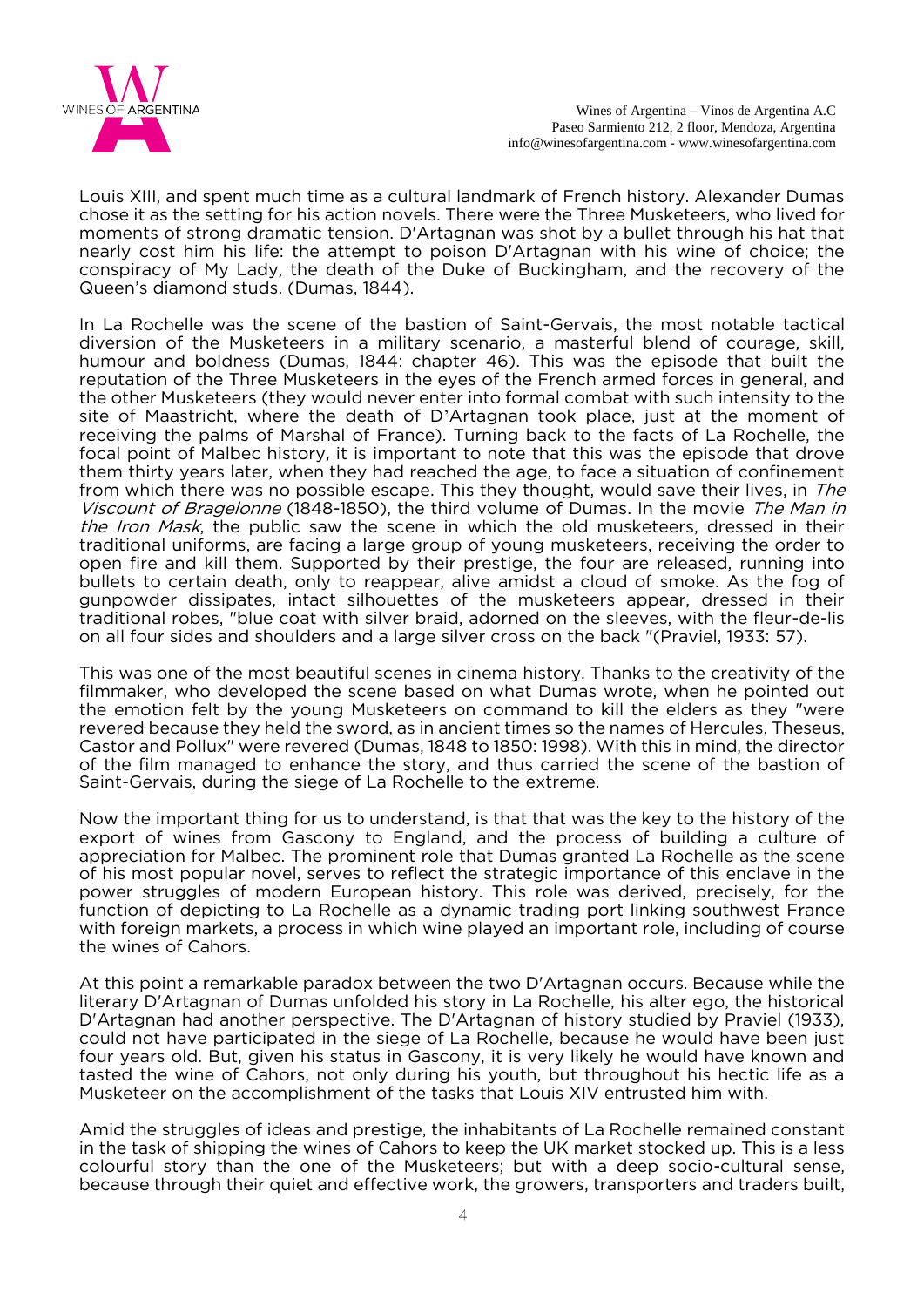

slowly but surely, a tradition that has survived to this day.

In the second half of the seventeenth and eighteenth century the march of Cahors wine resumed force, driven by the prosperity of France, which was at the height of its power. The reigns of Louis XIV and Louis XV marked the apogee of France as a first world power. In this context, important infrastructure that favoured the production and marketing of wine was introduced; locks, canals, roads and port improvements helped to ease the task of winemakers, especially to better market their wines.

The wine of Cahors arrived with ease to the markets of northern Europe (England, Germany, Netherlands), as well as conquering the West (USA) and the East (Russia). The Russian Orthodox Church adopted these wines to celebrate mass. the Tsar, Peter the Great (1672- 1725) took special interest in the wine of Cahors, which helped him heal from a stomach ulcer.

On his initiative, Malbec vines were introduced into the Russian Empire, particularly in the region of Crimea. This trend was continued by one of his successors, Catherine the Great (1729-1796). She gave a strong impetus to the movement of strains of Malbec from France. This process culminated in 1828 with the implementation of his estate in Crimea, in which Prince Vorontsov cultivated thousands of French grape vines, including Malbec.

The nineteenth century marked the decline of the wine of Cahors in France and England. Bordeaux merchants barred the way to the British market. Furthermore, French winemakers prioritised other wine varieties that were better adapted to the characteristics of soils and climates of the region. The prestige of the wines of Cahors, so vigorous in the Middle Ages and in the early centuries of modernity, underwent a period of decline. Cahors wines were left off the lists of wines recognised and valued in the nineteenth century. This was reflected in the works of Alexander Dumas, noted food expert and wine connoisseur. His characters appeared at times marked by good wines, which allowed the author to reflect on the winemaking hierarchy of his time, in which, Cahors wine was not counted: in the saga of the Musketeers 21 varieties of wines are mentioned, excluding the wines of Cahors (Lacoste and Duhart, 2010). Dumas did his best find out the historical background and reconstruct as closely as possible the time told in his novels. But at times he incurred anachronisms, one of which occurred precisely around this wine: the famous writer could not avoid the opinion, that in the nineteenth century, the wine of Cahors was virtually forgotten in France.

The coup de grace for the downturn of Malbec in France was the phylloxera plague. This attacked the vineyards of Cahors from 1877 and wreaked havoc. The 40,000 hectares that had been cultivated up to that point disappeared almost entirely within a few years. From this devastating experience, the Gaul growers lost their last ties with Malbec, a situation that could not be reversed until the second half of the twentieth century.

### 2. MALBEC IN ARGENTINA: INGRESS, PROLIFERATION AND RETURN TO THE WORLD

The expansion of Malbec, outside of France, began in the eighteenth century, towards the east. In the following century it would be westward to reach the Southern Cone of America: indeed, in the 1840s and 1850s, Malbec strains began to grow in the Quintas Normales de Santiago de Chile and Mendoza.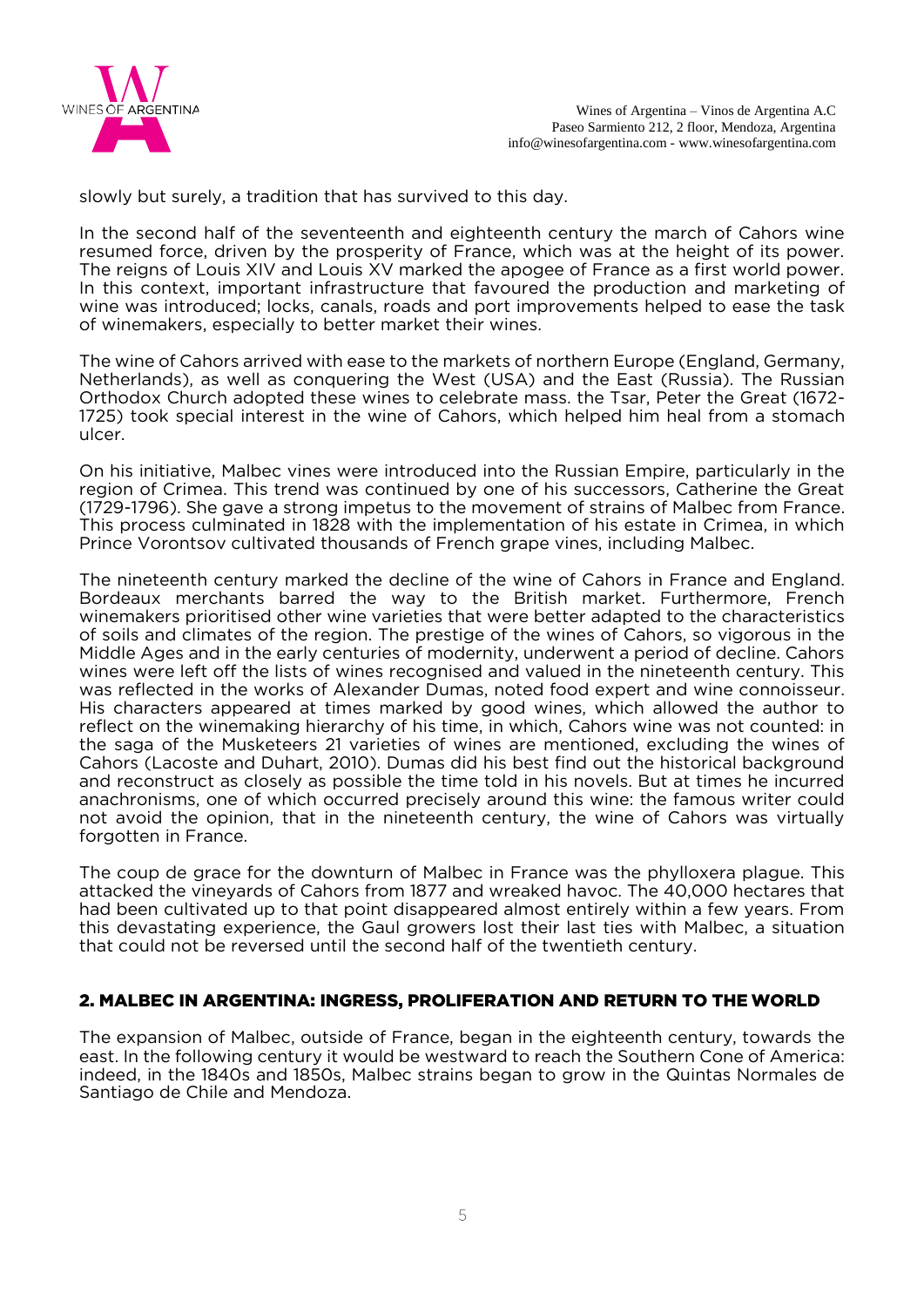

Malbec came to Chile in the 1840s. Within the framework of political and cultural openness generated from independence, the Chilean ruling class began to look to France with growing interest, with ambitions to excel. In this context, one of the aspects that they sought to incorporate, was the French wine industry, including its varieties and winemaking techniques.

With this in mind, French specialists, René Lefevre, Claudio Gay and Michel Aimé Pouget arrived with the intention of making important changes in the national wine industry, with emphasis on the French trends (Briones, 2006). Along with them, there were also other Frenchmen who made significant contributions. Their proposals were disseminated through the new institutions created precisely for this purpose, such as the National Agricultural Society (founded in 1838) and the Quinta Normal de Santiago (1841). Under these conditions came the arrival of European strains to Chilean soil.

"By 1845 a Frenchman living in Chile, Nourrichet had introduced strains of his country at the site of another Frenchman, Vigoroux, owner of Viña La Luisa, which was incorporated into the Quinta Normal. In 1848 Pierre Poutays, also French, created Villa La Aguada, which he abandoned in 1856 to set up the much bigger, Santa Teresa. Claudio Gay had also participated in this process by bringing vines to Quinta Normal "(Del Pozo, 1999: 70).

At an institutional level, the most important place in this process was the Quinta Normal de Santiago. Founded in 1841 on the initiative of the exiled Argentine Domingo Faustino Sarmiento, its name was inspired by the *Ecole Normale Superieure in Paris*, where different crops were grown, especially vines. La Quinta Normal de Santiago operated as an experimental station in the sense of introducing new species and varieties of European plants adapted to American soils and climates, and then distributing them in the region to improve agricultural production and the agribusiness.

While Chile progressed with its institutions and its technological innovations, Argentina remained in a state of stagnation due to political problems. After independence, the provinces of Rio de la Plata sank into civil war for decades. It was not possible to establish a national state: on the contrary, power was fragmented among the leaders of the various provinces that fought each other. When a local army invaded a town, it quickly descended into pillage and looting. Productive infrastructure, slowly built over centuries of work was lost overnight. Many intellectuals and businessmen chose exile, like Sarmiento, Tomás Godoy Cruz and others. An atmosphere of tension prevailed, in which the wine industry of Mendoza and San Juan suffered a period of stagnation and relative decline.

After Rosas fall from power and the institutional normalisation of Argentina, conditions were generated to make up for lost time. Sarmiento returned home and promoted the founding of the Quinta Normal de Mendoza. Modelled on France and Chile, this Quinta Normal was proposed to incorporate new varietals, as a means to enhance the national wine industry. This initiative was welcomed by the governor of Mendoza, Pedro Pascual Segura, and government minister, Gil Vicente.

On April 17, 1853 the project was presented to the Provincial Legislature, with a view to founding a Quinta Normal and Agricultural School. The House of Representatives were aboard and approved it into law (Girini, 2006: 23-24). From then on the process by which, after its long journey around the world, Malbec would be undeniably rooted in Mendoza, had begun. It adapted to its vineyards, and suited its new soils and climates, it took strength in its new homeland, to be able, a century and a half later, to be re-projected to world markets, strengthened now with the introduction of the new world. Once enacted into law, the plan was fulfilled, step by step, but with the slip-ups of a country that was still in the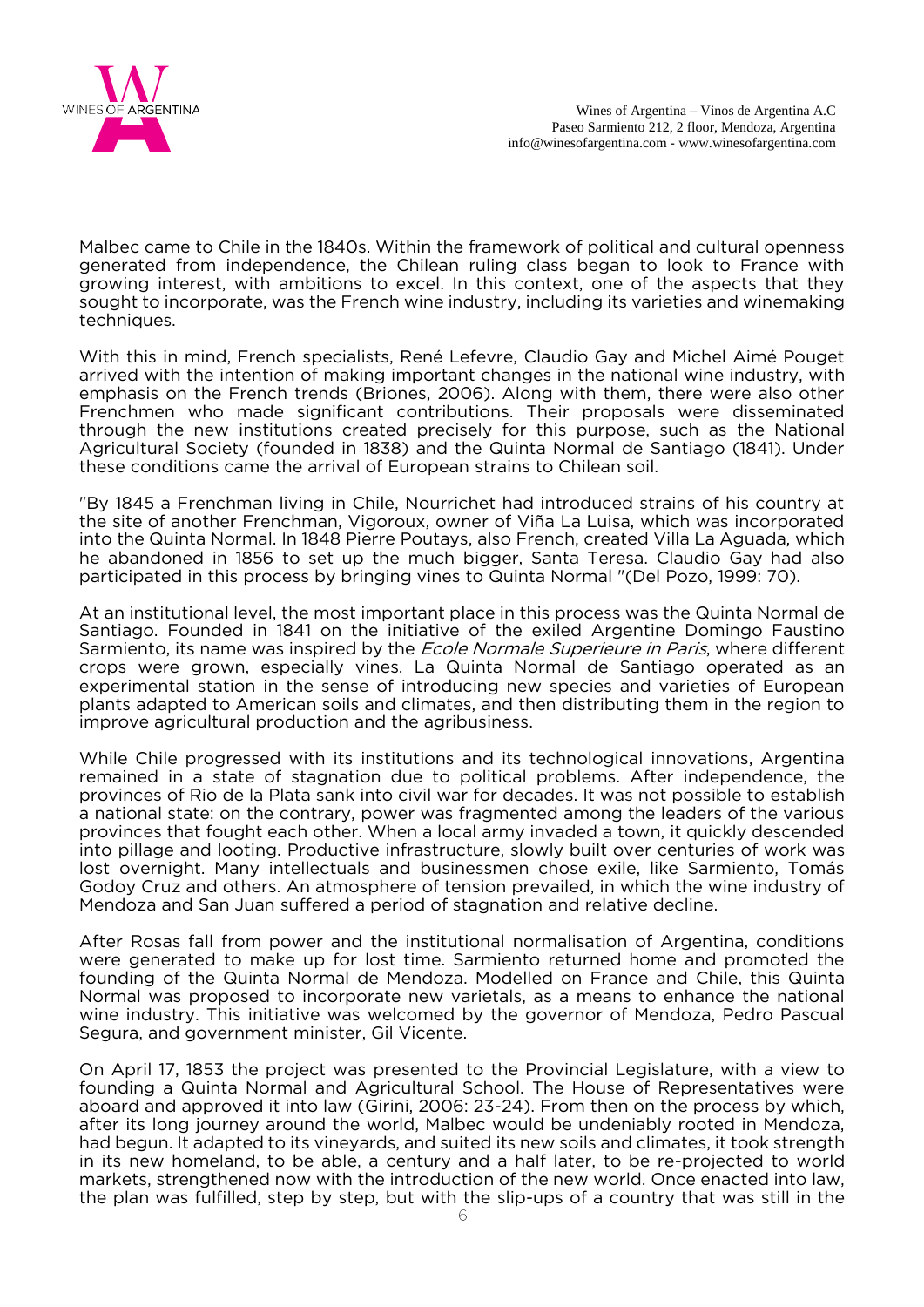

process of formation, that is to say, with uncertainty, unexpected problems, and ups and downs. The management of the Agricultural Quinta de Mendoza was entrusted to the Frenchman Michel Aimé Pouget (1821-1875). Qualified from the *Horticultural Society of* Paris, Pouget was forced into exile due to the coup d'état of Napoleon III. To continue the practice of his profession, he settled in Chile. There he served as head of the Quinta Normal, as well as in private estates of Viluco and especially in Peñaflor, 40 kilometres west of Santiago, properties of Don Jose Larrain Gandarillas

In the area of Peñaflor there was a strong tradition of respect in the process of growing fruit plants in general and in particular vines, as well as in the elaboration of wine with equipment marked by care and hygiene. Here, Jose Patricio Larraín carried out an innovation and incorporation project of new species and varieties in rural Chilean farming. With these experiences, Pouget was able adapt to the customs and the natural and cultural environment of the Southern Cone, while achieving his goal of continuing with his job and promoting the innovation of regional agriculture. Under these conditions he received and accepted an offer of the government of Mendoza and took charge of the Quinta Normal de Mendoza. Pouget arrived in Mendoza in 1853, at the age of 32, he brought with him contributions from the Quinta Normal de Chile, among those which stood out were "a load of plants and seeds that included strains of various types, such as Cabernet Sauvignon and Pinot Noir; one of them was the Malbec grape". (Beezley, 2005: 292)

Sarmiento's background in Chile, especially the generosity with which he had served there, were the basis for the Quinta Normal de Santiago providing the French strains to the Quinta Agronómica de Mendoza. The historian Maurín Navarro explains as follows:

The transfer process of plants from the Quinta Normal de Santiago to the Quinta Agronómica de Mendoza, resulted in eventually being decisive for this story. Subsequently, this effort was extended to San Juan, where a Quinta Agronómica was created. Under the political protection of Sarmiento, these units were able to incorporate thousands of plants to advance the renewal process in general, of agriculture and in particular of viticulture. In a letter of 1862, Sarmiento was aware of the progress they had made and the ground they had covered. This produced the incorporation of French grapes to the Argentine wine business, particularly Malbec.

The management of Sarmiento, Pouget and the Quintas Normales de Santiago, Mendoza and San Juan were decisive parts of this process. Until, finally, they succeeded in growing these varieties on Cuyana lands, despite all the difficulties:

"From the beginning it lacked the essential water and the skilled labor. However, Pouget, with his farming experience, knew how to get through something successfully within the company, until the wasteland of the West had the glory of seeing the first French grape cluster mature". (Dragui Lucero, 1936: 32).

State crisis in Argentina and the discontinuity of public policy in 1858 saw the closure of the Quinta Normal de Mendoza, due to budget cuts. Nevertheless, Pouget sought to continue the project through its own venture, where he experimented in adapting the French strains. This attitude continued with remarkable constancy until his death on November 29, 1875 (Draghi Lucero, 1936: 38).

Malbec adapted very well to the soils and climates of Argentina in general and Mendoza in particular. The vintners welcomed it enthusiastically and it gradually expanded as the main strain of the national viticulture. At the beginning of the twentieth century, most of the vineyards of Mendoza were already formed by the then called "French grape," which was the way of referring, primarily, to Malbec. Gradually, this variety was appreciated and valued. In the vineyard census of 1962, 58,600 hectares were recorded to be cultivated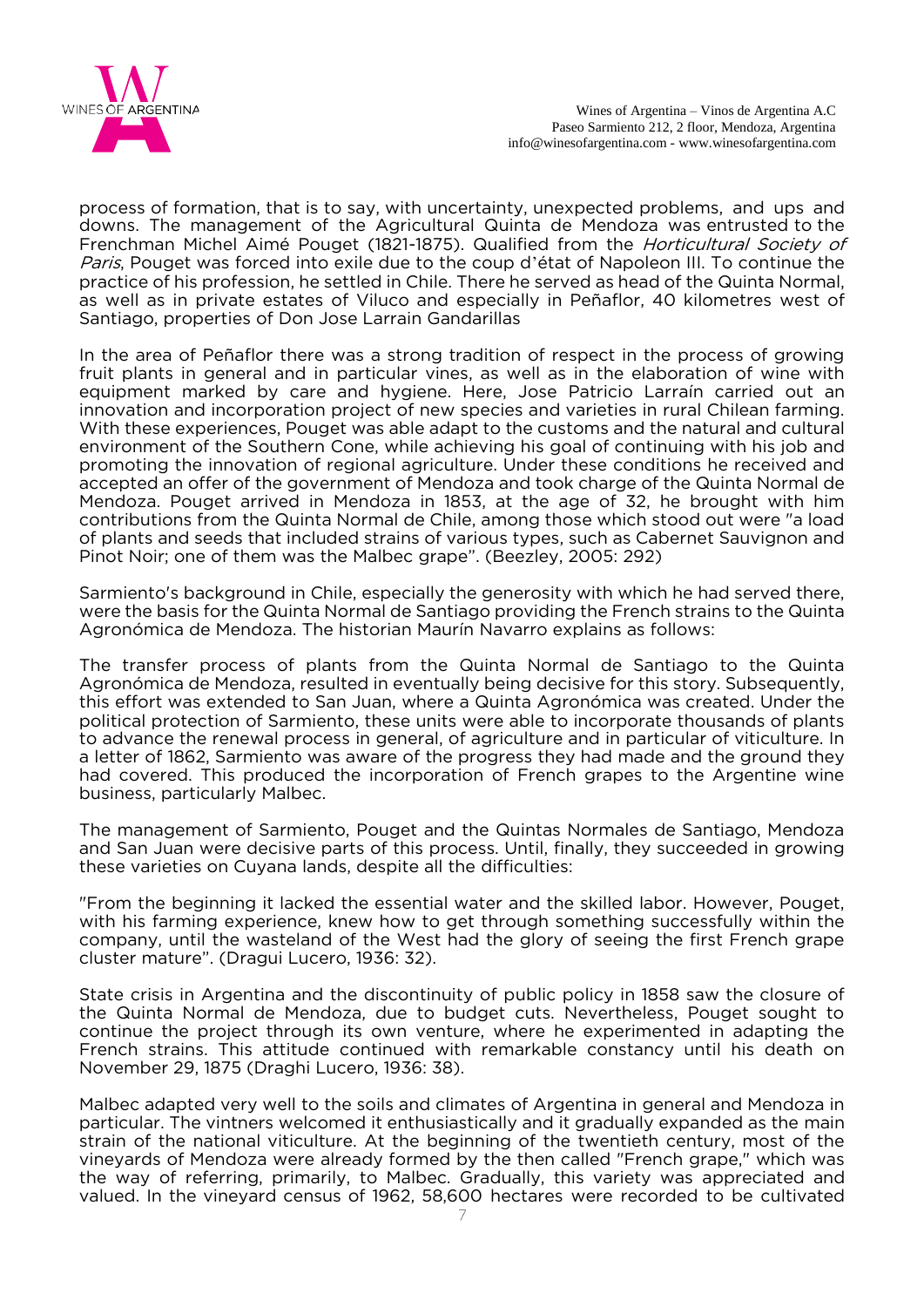

with Malbec in Argentina, out of a national total of 259,800. Then came a crisis that led to a strong reduction of the national vineyards and Malbec in particular.

Argentine viticulture began to recover after 1990, with Malbec as its star strain. The area sown to this variety jumped from 10,500 hectares in 1990, to 16,350 in 2000, to 26,900 in 2008, and finally to 28,500 in 2009. Growth in this twenty-year period (1990-2009) was in the order of 173%. Malbec consolidated its position as the emblematic variety of Argentine viticulture for its red wines, and led the national exports, that from 2000, began a steady and unprecedented progress.

It took Argentina 150 years, from receiving the first vines of Malbec, until they were able to produce a decent wine for export. It was a long period of work and interaction between men, plants, soils and climate. It was a silent and invisible feat, perhaps because in America there are no kings, no international wars had destroyed the wine regions at that time, nor had the cinema arrived or the hand of great writers to elevate the local history to the height of legend or myth.

But there were rustic, tough Latin American growers, able to build trust with their plants, to nurture the wine in the quiet of their cellars, and return it to the lovers of Malbec.

The grape growers cultivated Malbec with care and interest and allowed its consolidation as the emblematic grape of Argentina. For nearly a century and a half, Malbec was confined within national boundaries: Argentine winemakers produced their wines exclusively for the domestic market. This situation changed in the late twentieth century, when there was a shift, and it began with the of process exportation.

Argentina began exporting wine in relevant quantities at the beginning of the twenty first century. They had been preparing for it for a hundred and fifty years, and during this time they had been working very hard, growing vines, making the wine, and looking for the most suitable methods for the characteristics of their soils and climates. It was a long process of experimentation, through trial and error, until finally, they achieved the leap they needed to start on the path of exportations.

So Malbec was given the opportunity to rediscover his old friends, those whose companionship he had cultivated in the Middle Ages, in the times of Queen Eleanor and the Templars; or the peasants and kings of modernity: Henry IV, Francis I of France, Peter the Great of Russia, Catherine ... It was a reunion of centuries. In a way, those characters from history and legend come back to life, every day, in each glass of Malbec.

The current world wine reunion with Malbec represents a circle that has been closed again. First it travelled from Europe to South America, and then back, from Argentina to the world. In this cultural itinerary roundtrip, the key point was the arrival of Malbec in Mendoza, with the cohesive force of a law that served to co-ordinate the actions of the State, the private sector and the technicians and professionals. This basic instrument was the law that the government formalized on the April 17, 1853. A date which must naturally be established as Malbec World Day.